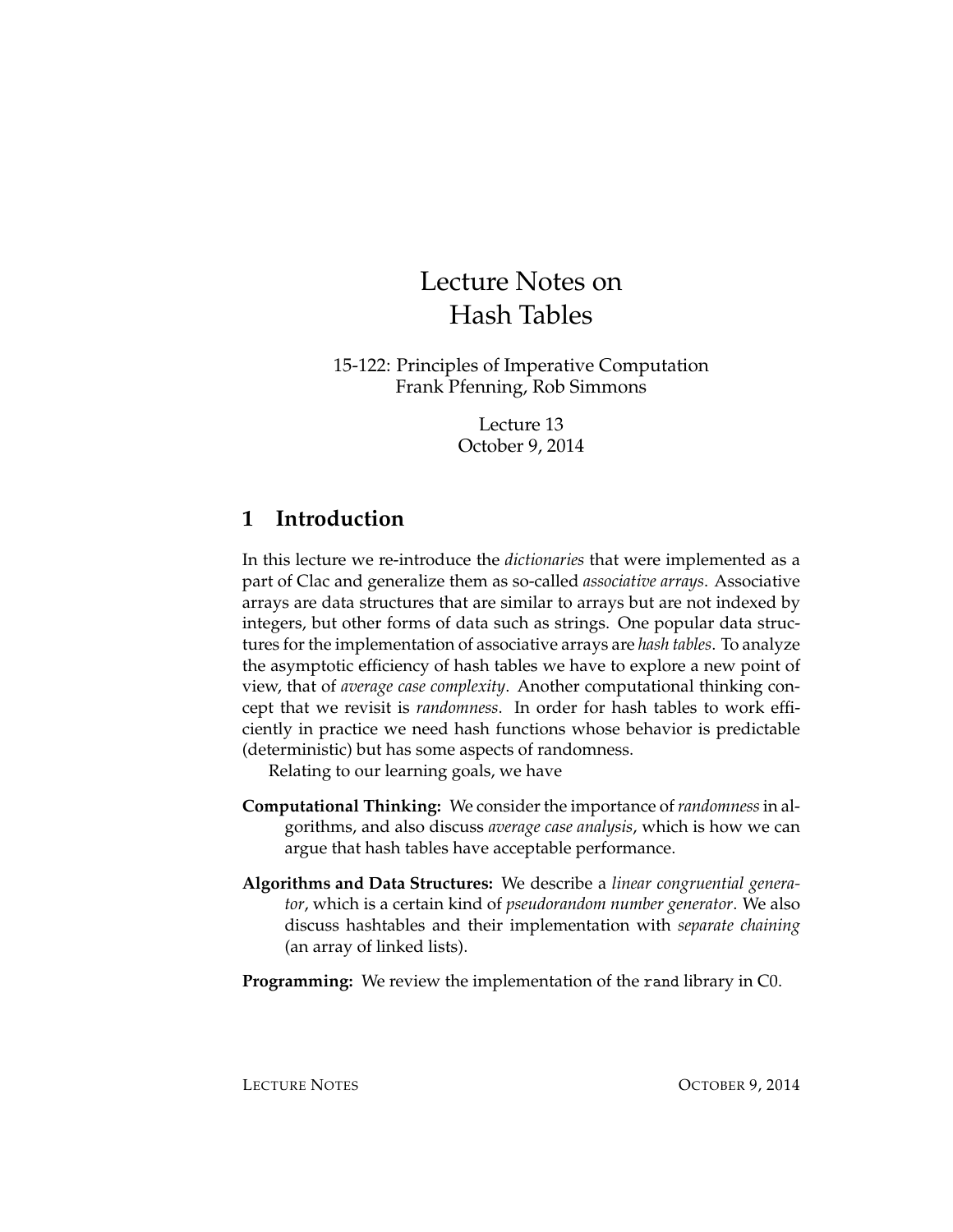## **2 Associative Arrays**

Arrays can be seen as a mapping, associating with every integer in a given interval some data item. It is finitary, because its domain, and therefore also its range, is finite. There are many situations when we want to index elements differently than just by integers. Common examples are strings (for dictionaries, phone books, menus, data base records), or structs (for dates, or names together with other identifying information). They are so common that they are primitive in some languages such as PHP, Python, or Perl and perhaps account for some of the popularity of these languages. In many applications, associative arrays are implemented as hash tables because of their performance characteristics. We will develop them incrementally to understand the motivation underlying their design.

# **3 Keys and values**

In many applications requiring associative arrays, we are storing complex data values and want to access them by a *key* which is derived from the data. A typical example of keys are strings, which are appropriate for many scenarios. For example, the key might be a student id and the data entry might be a collection of grades, perhaps another associative array where the key is the name of assignment or exam and the data is a score. We make the assumption that keys are unique in the sense that in an associative array there is at most one data item associated with a given key.

We can think of built-in C0 arrays as having a set number of keys: a C0 array of length 3 has three keys 0, 1, and 2. Our implementation of unbounded arrays allowed us to add a specific new key, 3, to an array; we want to be able to add new keys to the array. We want our associatve arrays to allow us to have more interesting keys (like strings, or non-sequential integers) while keeping the property that there is a unqiue value for each valid key.

# **4 Chains**

A first idea to explore is to implement the associative array as a linked list, called a *chain*. If we have a key k and look for it in the chain, we just traverse it, compute the intrinsic key for each data entry, and compare it with  $k$ . If they are equal, we have found our entry, if not we continue the search. If we reach the end of the chain and do not find an entry with key  $k$ ,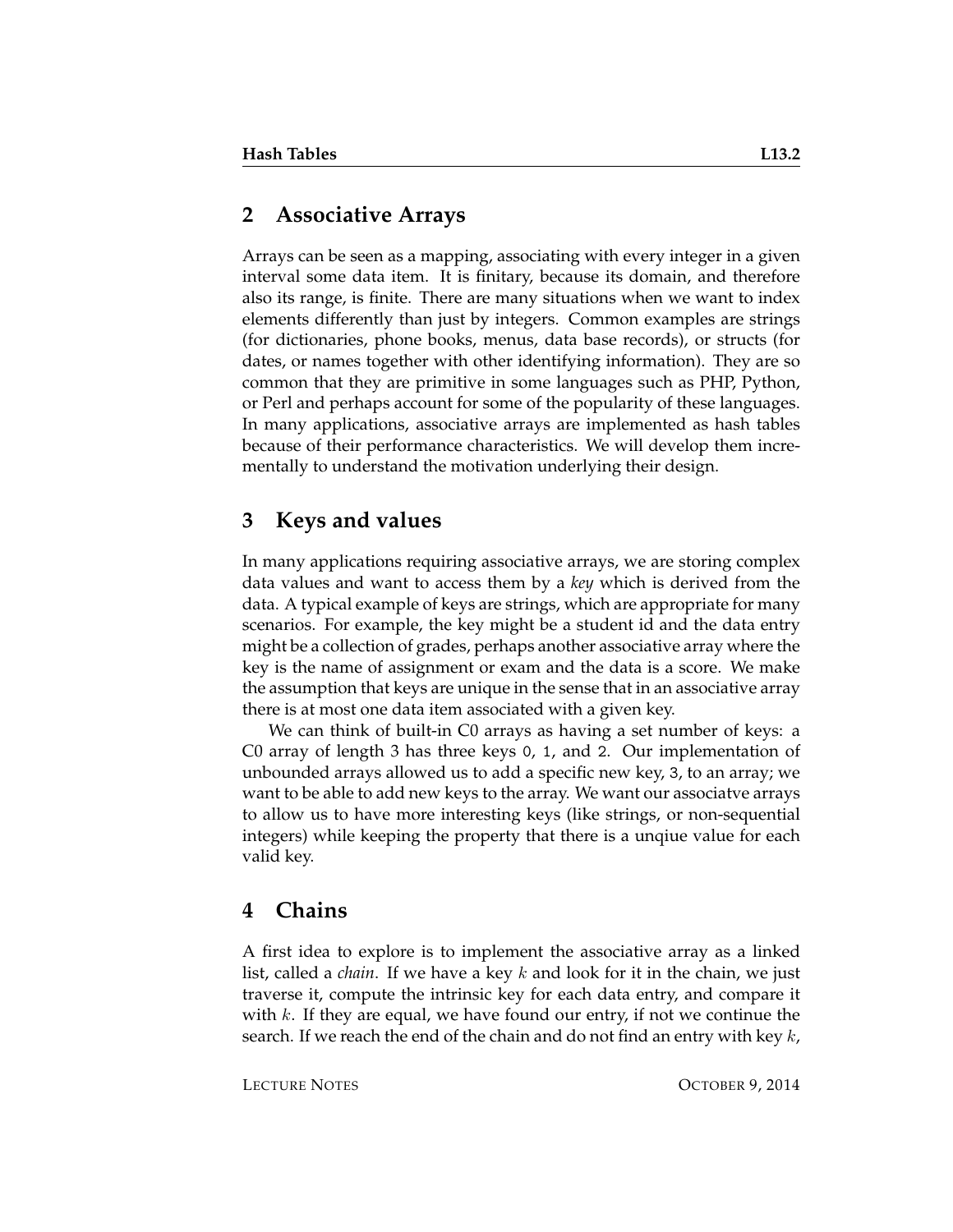then no entry with the given key exists. If we keep the chain unsorted this gives us  $O(n)$  worst case complexity for finding a key in a chain of length  $n$ , assuming that computing and comparing keys is constant time.

Given what we have seen so far in our search data structures, this seems very poor behavior, but if we know our data collections will always be small, it may in fact be reasonable on occasion.

Can we do better? One idea goes back to binary search. If keys are ordered we may be able to arrange the elements in an array or in the form of a tree and then cut the search space roughly in half every time we make a comparison. We will begin thinking about this approach just before Spring Break, and it will occupy us for a few lectures after the break as well. Designing such data structures is a rich and interesting subject, but the best we can hope for with this approach is  $O(log(n))$ , where *n* is the number of entries. We have seen that this function grows very slowly, so this is quite a practical approach.

Nevertheless, the challenge arises if we can do better than  $O(\log(n))$ , say, constant time  $O(1)$  to find an entry with a given key. We know that it can done be for arrays, indexed by integers, which allow constant-time access. Can we also do it, for example, for strings?

#### **5 Hashing**

The first idea behind hash tables is to exploit the efficiency of arrays. So: to map a key to an entry, we first map a key to an integer and then use the integer to index an array A. The first map is called a *hash function*. We write it as hash( $\Box$ ). Given a key k, our access could then simply be  $A[\text{hash}(k)]$ .

There is an immediate problem with this approach: there are  $2^{31}$  positive integers, so we would need a huge array, negating any possible performance advantages. But even if we were willing to allocate such a huge array, there are many more strings than int's so there cannot be any hash function that always gives us different int's for different strings.

The solution is to allocate an array of smaller size, say  $m$ , and then look up the result of the hash function modulo m, for example,  $A|\text{hash}(k)\%m|$ . This creates a new problem: it is inevitable that multiple strings will map to the same array index. For example, if the array has size  $m$  then if we have more then  $m$  elements, at least two must map to the same index. In practice, this will happen much sooner than this.

If two hash functions map a key to the same integer value (modulo  $m$ ), we say we have a *collision*. In general, we would like to avoid collisions,

LECTURE NOTES **OCTOBER 9, 2014**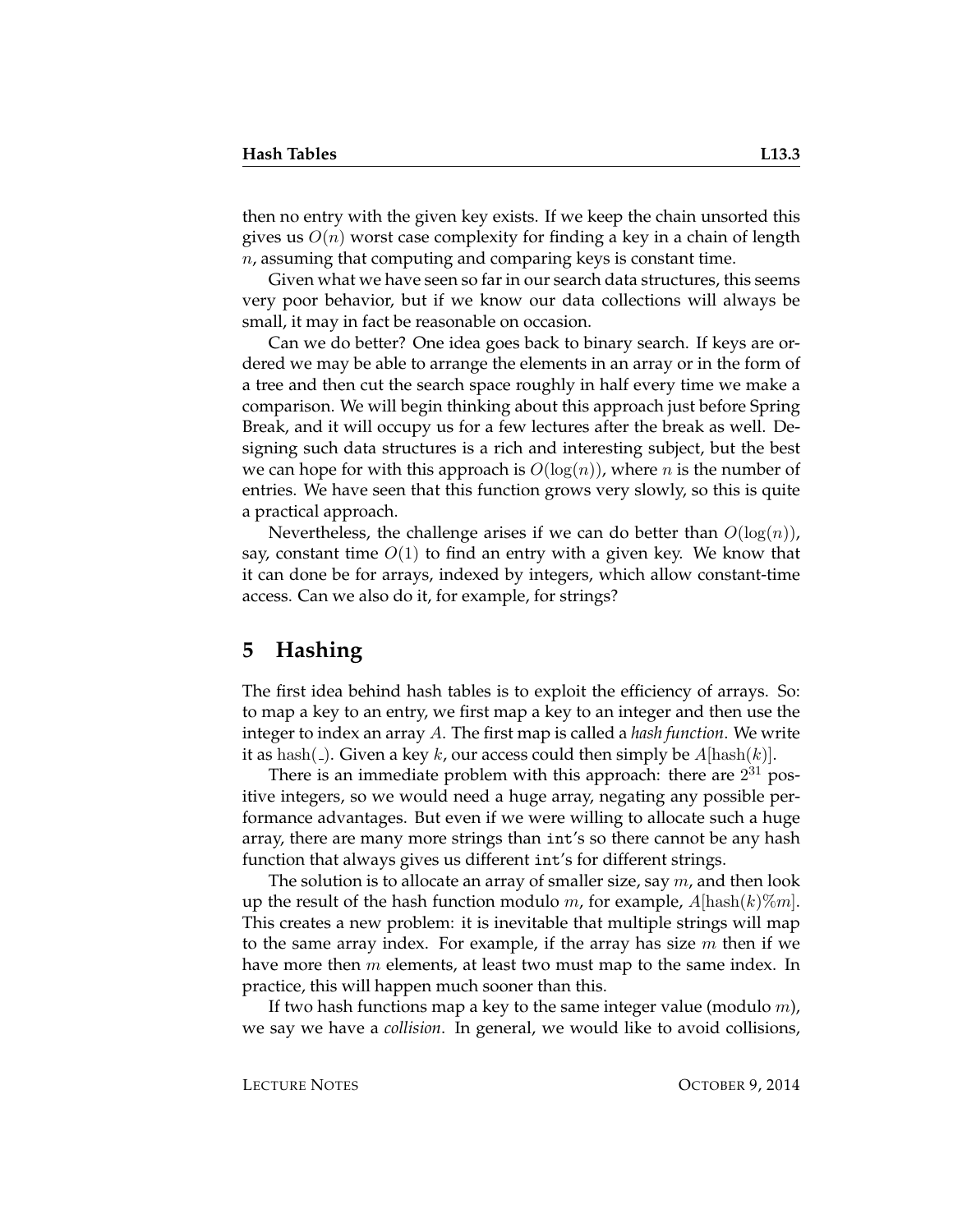because some additional operations will be required to deal with them, slowing down operations and taking more space. We analyze the cost of collisions more below.

# **6 Separate Chaining**

How do we deal with collisions of hash values? The simplest is a technique called *separate chaining*. Assume we have  $\text{hash}(k_1)\%m = i = \text{hash}(k_2)\%m$ , where  $k_1$  and  $k_2$  are the distinct keys for two data entries  $e_1$  and  $e_2$  we want to store in the table. In this case we just arrange  $e_1$  and  $e_2$  into a chain (implemented as a linked list) and store this list in  $A[i]$ .

In general, each element  $A[i]$  in the array will either be NULL or a chain of entries. All of these must have the same hash value for their key (modulo  $m$ ), namely *i*. As an exercise, you might consider other data structures here instead of chains and weigh their merits: how about sorted lists? Or queues? Or doubly-linked lists? Or another hash table?

We stick with chains because they are simple and fast, provided the chains don't become too long. This technique is called *separate* chaining because the chains are stored separately, not directly in the array. Another technique, which we do not discuss, is *linear probing* where we continue by searching (linearly) for an unused spot in the array itself, starting from the place where the hash function put us.

Under separate chaining, a snapshot of a hash table might look something like this picture.



LECTURE NOTES **OCTOBER 9, 2014**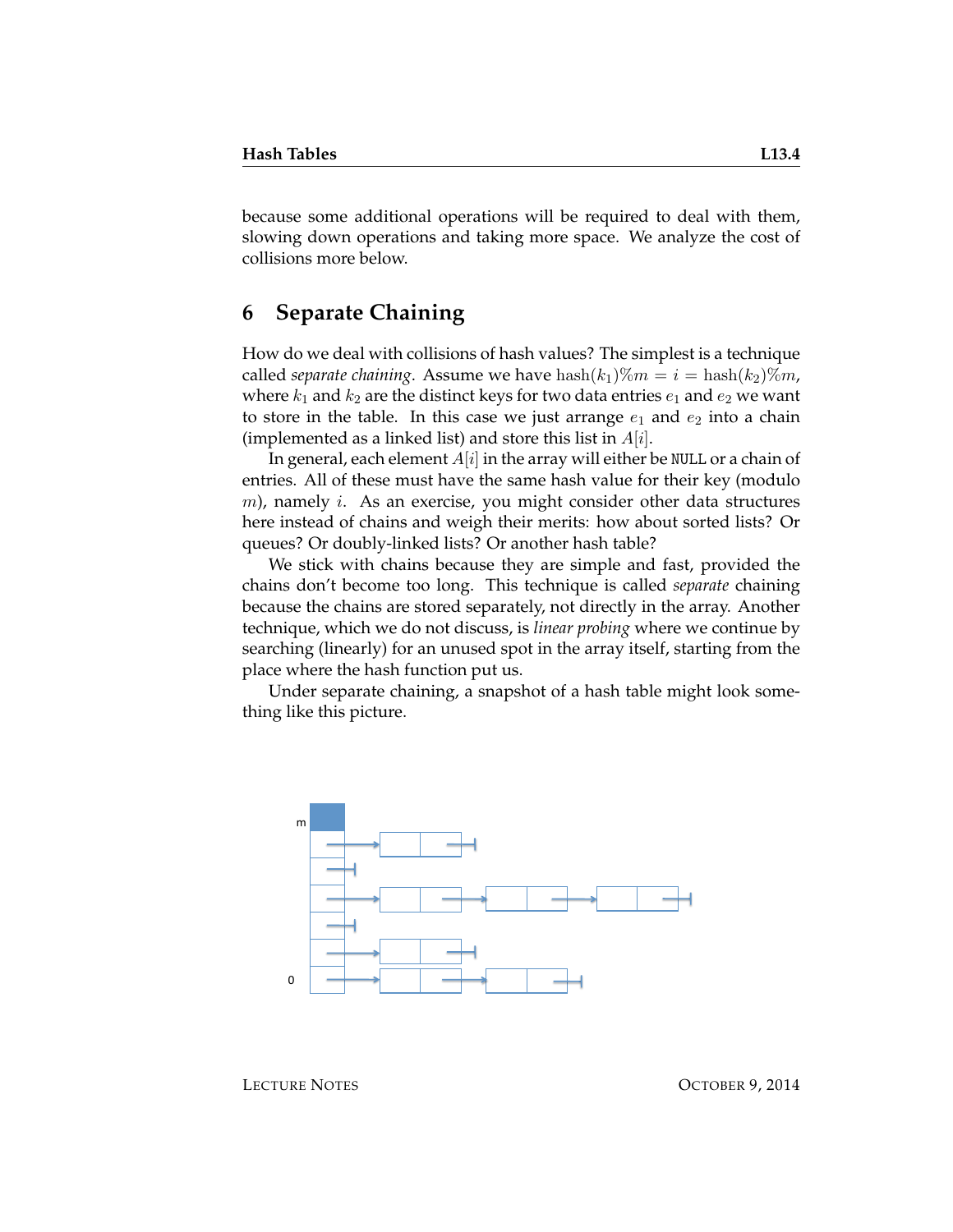#### **7 Average Case Analysis**

How long do we expect the chains to be on average? For a total number n of entries in a table of size m, it is  $n/m$ . This important number is also called the *load factor* of the hash table. How long does it take to search for an entry with key  $k$ ? We follow these steps:

- 1. Compute  $i = \text{hash}(k)\%m$ . This will be  $O(1)$  (constant time), assuming it takes constant time to compute the hash function.
- 2. Go to  $A[i]$ , which again is constant time  $O(1)$ .
- 3. Search the chain starting at  $A[i]$  for an element whose key matches k. We will analyze this next.

The complexity of the last step depends on the length of the chain. In the *worst case* it could be  $O(n)$ , because all n elements could be stored in one chain. This worst case could arise if we allocated a very small array (say,  $m = 1$ , or because the hash function maps all input strings to the same table index  $i$ , or just out of sheer bad luck.

Ideally, all the chains would be approximately the same length, namely  $n/m$ . Then for a fixed load factor such as  $n/m = \alpha = 2$  we would take on the average 2 steps to go down the chain and find  $k$ . In general, as long as we don't let the load factor become too large, the *average* time should be  $O(1)$ .

If the load factor does become too large, we could dynamically adapt its size, like in an unbounded array. As for unbounded arrays, it is beneficial to double the size of the hash table when the load factor becomes too high, or possibly halve it if the size becomes too small. Analyzing these factors is a task for amortized analysis, just as for unbounded arrays.

#### **8 Randomness**

The average case analysis relies on the fact that the hash values of the key are relatively evenly distributed. This can be restated as saying that the probability that each key maps to an array index  $i$  should be about the same, namely  $1/m$ . In order to avoid systematically creating collisions, small changes in the input string should result in unpredicable change in the output hash value that is uniformly distributed over the range of C0 integers. We can achieve this with a *pseudorandom number generator* (PRNG).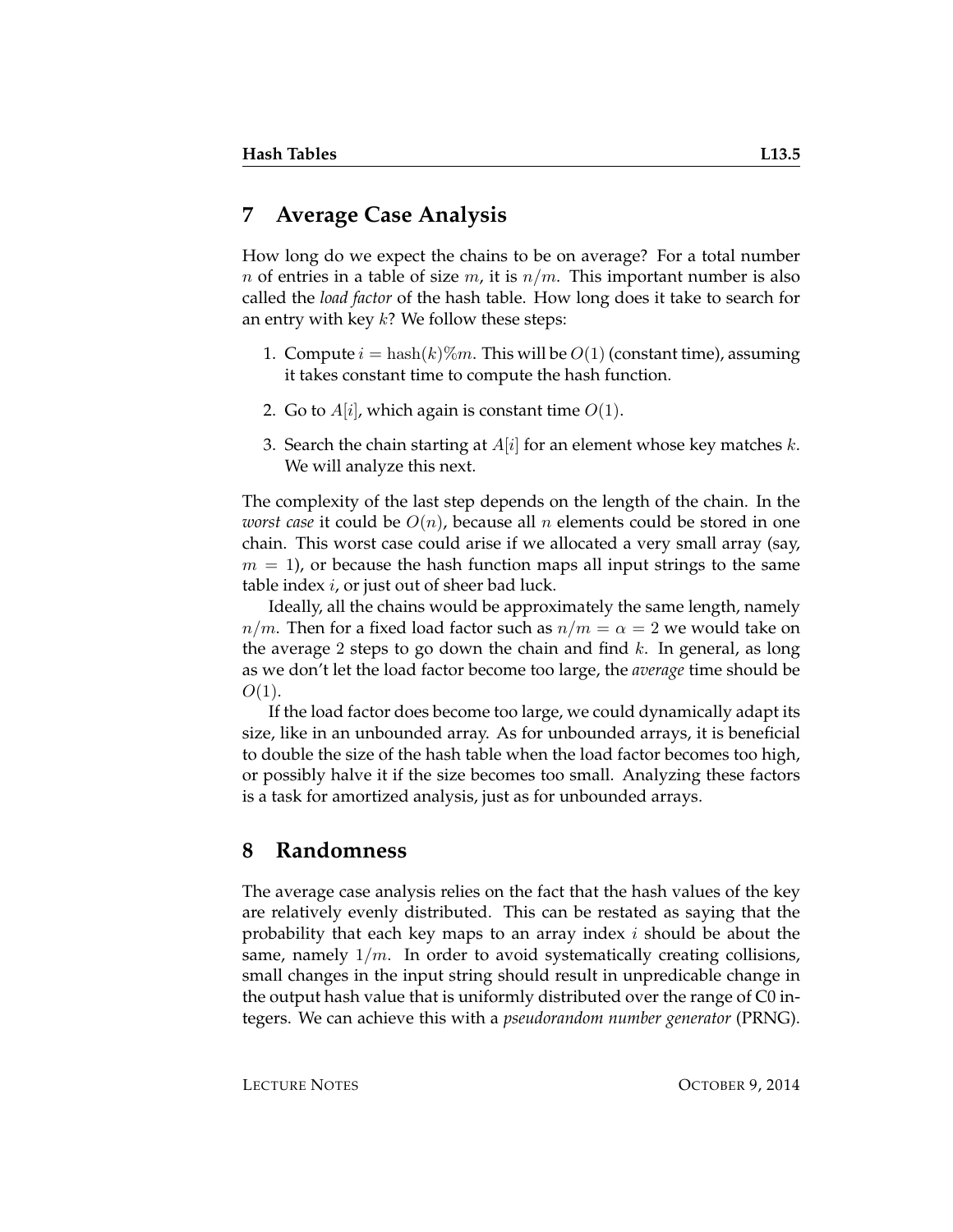A pseudorandom number generator is just a function that takes one number and obtains another in a way that is both unpredictable and easy to calculate. The C0 rand library is a pseudorandom number generator with a fairly simple interface:

```
/* library file rand.h0 */
typedef struct rand* rand_t;
rand_t init_rand (int seed);
int rand(rand_t gen);
```
One can generate a random number generator (type rand\_t) by initializing it with an arbitrary seed. Then we can generate a sequence of random numbers by repeatedly calling rand on such a generator.

The rand library in C0 is implemented as a *linear congruential generator.* A linear congruential generator takes a number x and finds the next number by calculating  $(a \times x) + c$  modulo m. In C0, it's easiest to say that  $m$  is just  $2^{32}$ , since addition and multiplication in C0 are already defined modulo  $2^{32}$ . The trick is finding a good multiplier  $a$  and summand  $c$ .

If we were using 4-bit numbers (from −8 to 7 where multiplication and addition are modulo 16) then we could set a to 5 and c to 7 and our pseudorandom number generator would generate the following series of numbers:

$$
0 \to 7 \to (-6) \to (-7) \to 4 \to (-5) \to (-2) \to
$$
  

$$
-3 \to (-8) \to (-1) \to 1 \to (-4) \to 3 \to 6 \to 5 \to 0 \to \dots
$$

The PRNG used in C0's library sets  $a$  to 1664525 and  $c$  to 1013904223 and generates the following series of numbers starting from 0:

 $0 \rightarrow 1013904223 \rightarrow 1196435762 \rightarrow (-775096599) \rightarrow (-1426500812) \rightarrow \dots$ 

This kind of generator is fine for random testing or (indeed) the basis for a hashing function, but the results are too predictable to use it for cryptographic purposes such as encrypting a message. In particular, a linear congruential generator will sometimes have repeating patterns in the lower bits. If one wants numbers from a small range it is better to use the higher bits of the generated results rather than just applying the modulus operation.

It is important to realize that these numbers just *look* random, they aren't really random. In particular, we can reproduce the exact same sequence if we give it the exact same seed. This property is important for both testing purposes and for hashing. If we discover a bug during testing with